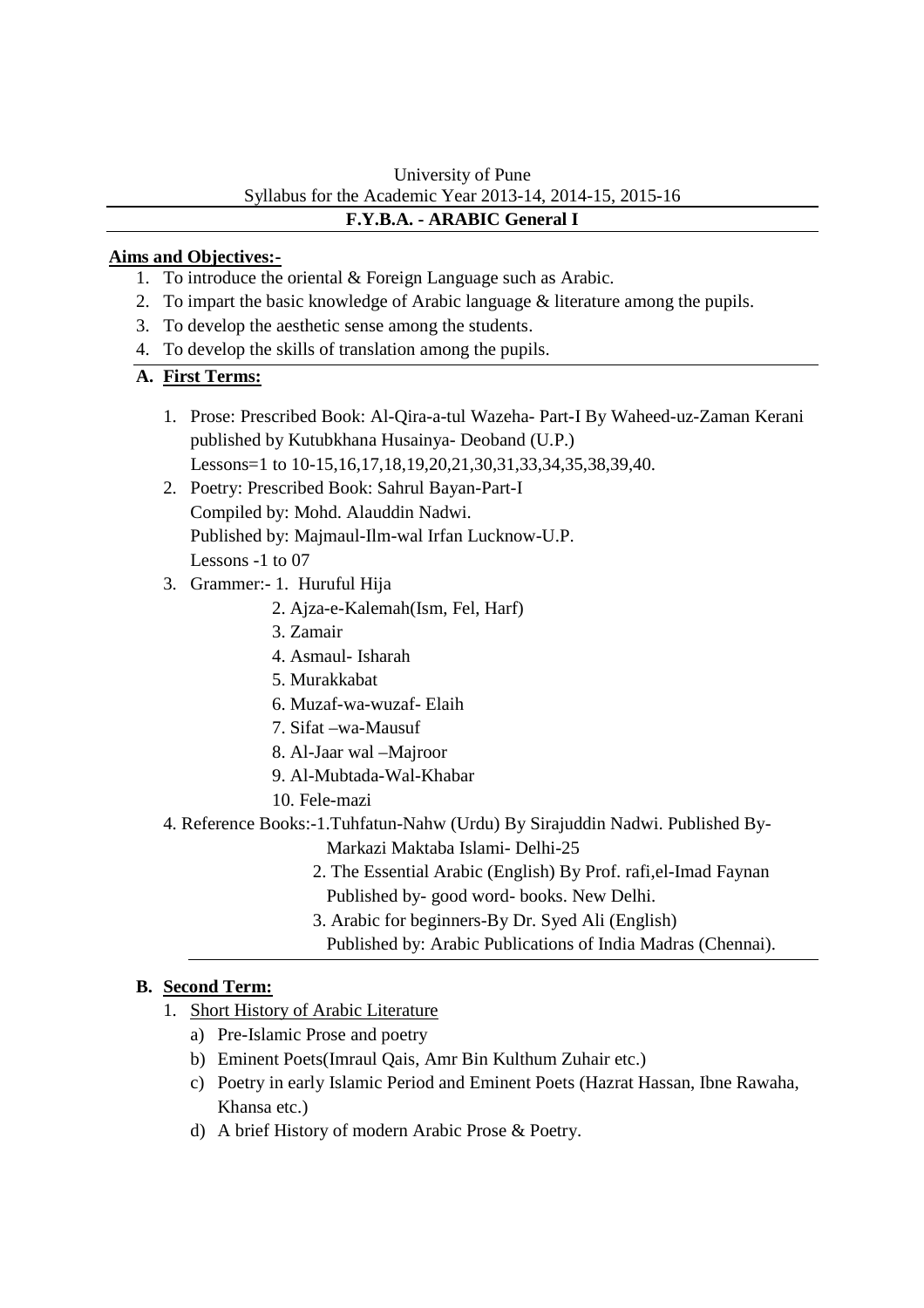- 2. Translation: Arabic English Arabic) Prescribed Book: The Essential Arabic By Prof. Rafi'el Imad Fayman Lessons: 1 to 07 (Only Exercises)
	- \*\* Reference Books for History of Arabic Literature:
	- 1. Arbi Adab ki Tarikh (urdu) By: Dr. Abdul Halim Nadwi Published by: Taraqqi Urdu Bureau. Delhi
	- 2. A, History of Arabic Literature (English) by Clement Huart. Published by = Good word books. New Delhi.

## **Portion for the Term End Examination**

F.Y.B.A. Arabic General I

- 1. Prose Text as Prescribed above.
- 2. Poetry Poems text as Prescribed above.
- 3. Grammer Topics as mentioned above.

| Total Marks: 60   | No. of Questions: 04  |
|-------------------|-----------------------|
| Time: $2:00$ hrs. | With Internal choice. |

#### **Pattern of the Question paper & Distribution of marks for the Term End Examination.**

| 1. Translation into English or Urdu or Marathi (Two out of three passages.) |     |                        |  |  |
|-----------------------------------------------------------------------------|-----|------------------------|--|--|
| 2. Explanation of Couplets (Five out of seven couplets)                     |     |                        |  |  |
| 3. Questions on Grammer (Three out of Four)                                 |     |                        |  |  |
| 4. General questions from the book                                          |     |                        |  |  |
| <b>Questions-Answers in Arabic</b><br>a.                                    | 0.5 | 10                     |  |  |
| b. Summary or any other question from the book                              | 05  |                        |  |  |
|                                                                             |     | <b>Total Marks: 60</b> |  |  |

#### **Portion for the Annual Examination**

F.Y.B.A. - Arabic General I

- 1. Prose = Lessons as prescribed above
- 2. Poetry = Poems as mentioned above
- 3. History of Arabic Literature = Topics as prescribed above
- 4. Grammer & Translations: as mentioned above

|              | Total Marks: 80 |  |  |  |  | Time: 3:00 hours. |  |
|--------------|-----------------|--|--|--|--|-------------------|--|
| $\mathbf{v}$ |                 |  |  |  |  |                   |  |

No. of Questions: 05 (with Internal choice)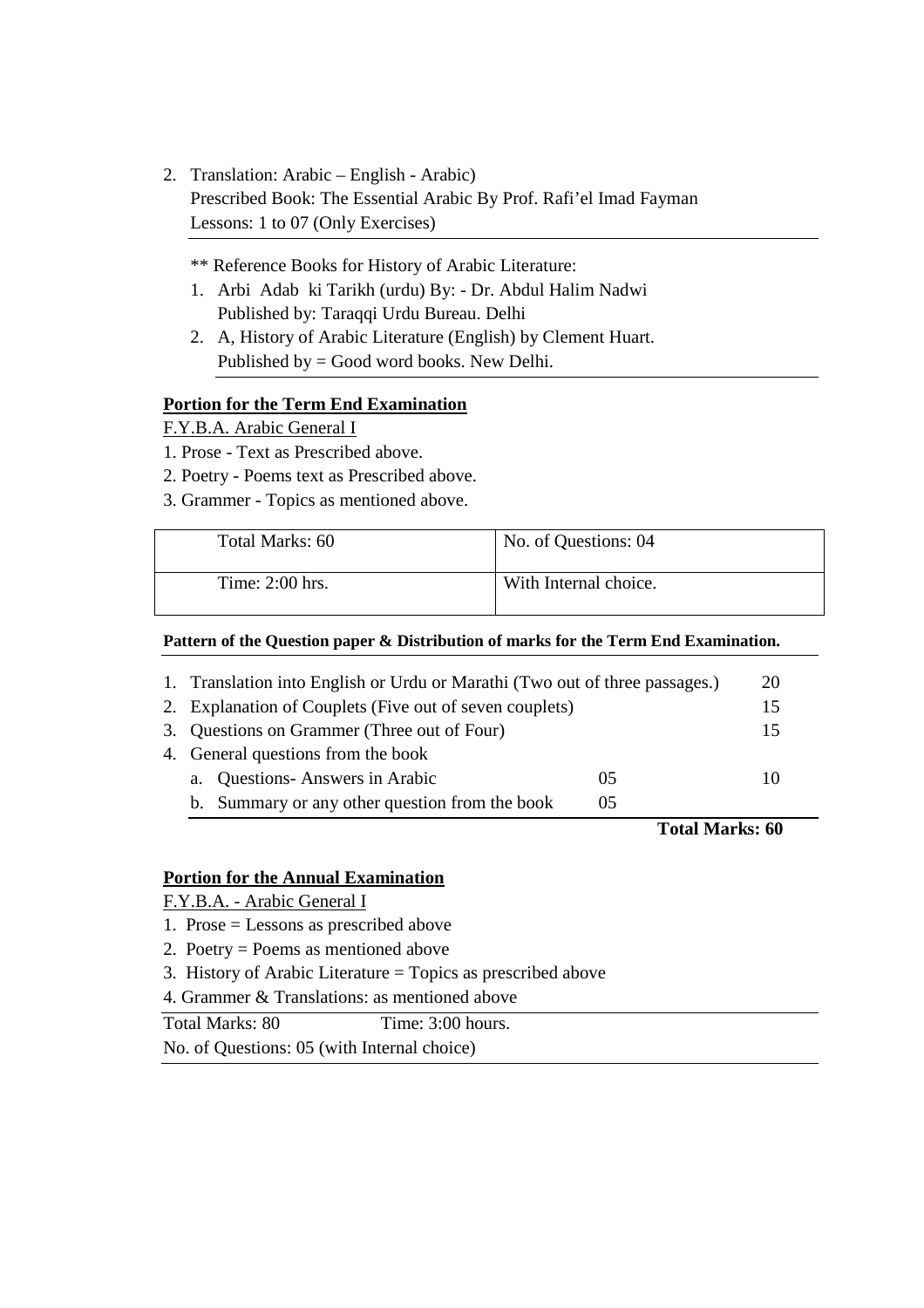# **Patterns of the questions paper & distribution of marks for the Annual Examination**

| 5. Translation (Arabic – English - Arabic)                                   | 20 |
|------------------------------------------------------------------------------|----|
|                                                                              |    |
| 4. Short notes from History of Arabic (two out of four)                      | 15 |
| 3. Questions from Grammer (Two out of Three)                                 | 10 |
| 2. Explanation of Couplets (Five out of eight)                               | 15 |
| 1. Translation into English 0r Urdu or Marathi. (Two out of three passages.) | 20 |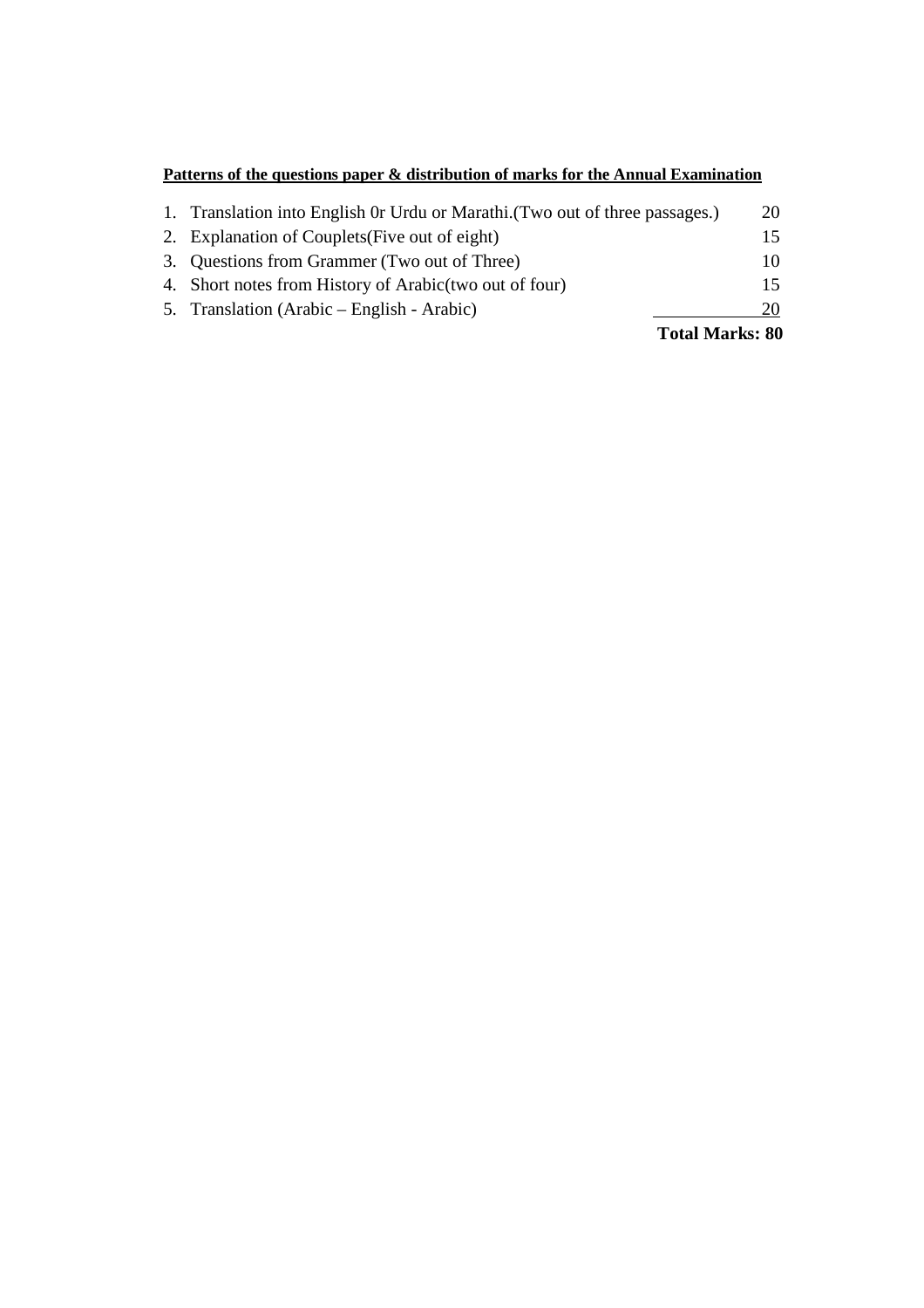# University of Pune Syllabus for the Academic Year 2013-14, 2014-15, 2015-16

#### **F.Y.B.Com. - Arabic –General –I**

## **Aims & Objective:**

- 1. To introduce the oriented & foreign language such as Arabic.
- 2. To impart the basic knowledge of Arabic language & Literature among the pupils.
- 3. To develop the skill of translation among the students.

## **A. First Terms:**

- I- Grammer: Topics are as follows.
	- a) Huruful Hija
	- b) Vowels
	- c) Zamair
	- d) Ajza-e-Kalemah(Ism-Fel-Harf)
	- e) Huruful Jaar
	- f) Asmaul Ishrah
	- g) Mausuf-wa-sifat
	- h) Almubtada-wal-khabar
	- i) Fele Mazi
	- j) Fele Muzara.

#### 1. Reference Books:-

- a. Tuhfatun-Nahw(urdu) by Sirajuddin Nadwi, Published by-Markazi Maktaba Islami, New Delhi
- b. The Essential Arabic (English) By Prof. Rafi'el-Imad Faynan, Published by-Good word books New Delhi
- c. Arabic for Beginners = By Dr. Syed Ali, Published by: Arabic Publications of India, Madras (Chennai)
- 2. Translation: Arabic English Arabic Prescribed book: The essential Arabic by- prof. Rafi'el-Imad Faynan. Lessons: - 1 to 07 (only Exercises)
- 3. Terminology: Commercial Terminology (Selected) (Days, months, bank, hotels, office & Business related selected words.)

# **B. Second Term:**

1. Prose: Prescribed book

 Al-Qira-atur-Rasheedah Part-I By Abdul Fattah Sabri & Ali Umer Misry Lessons =  $2,3,5,6,7,9,13,18,20,21,22,23,24,26,28$ .